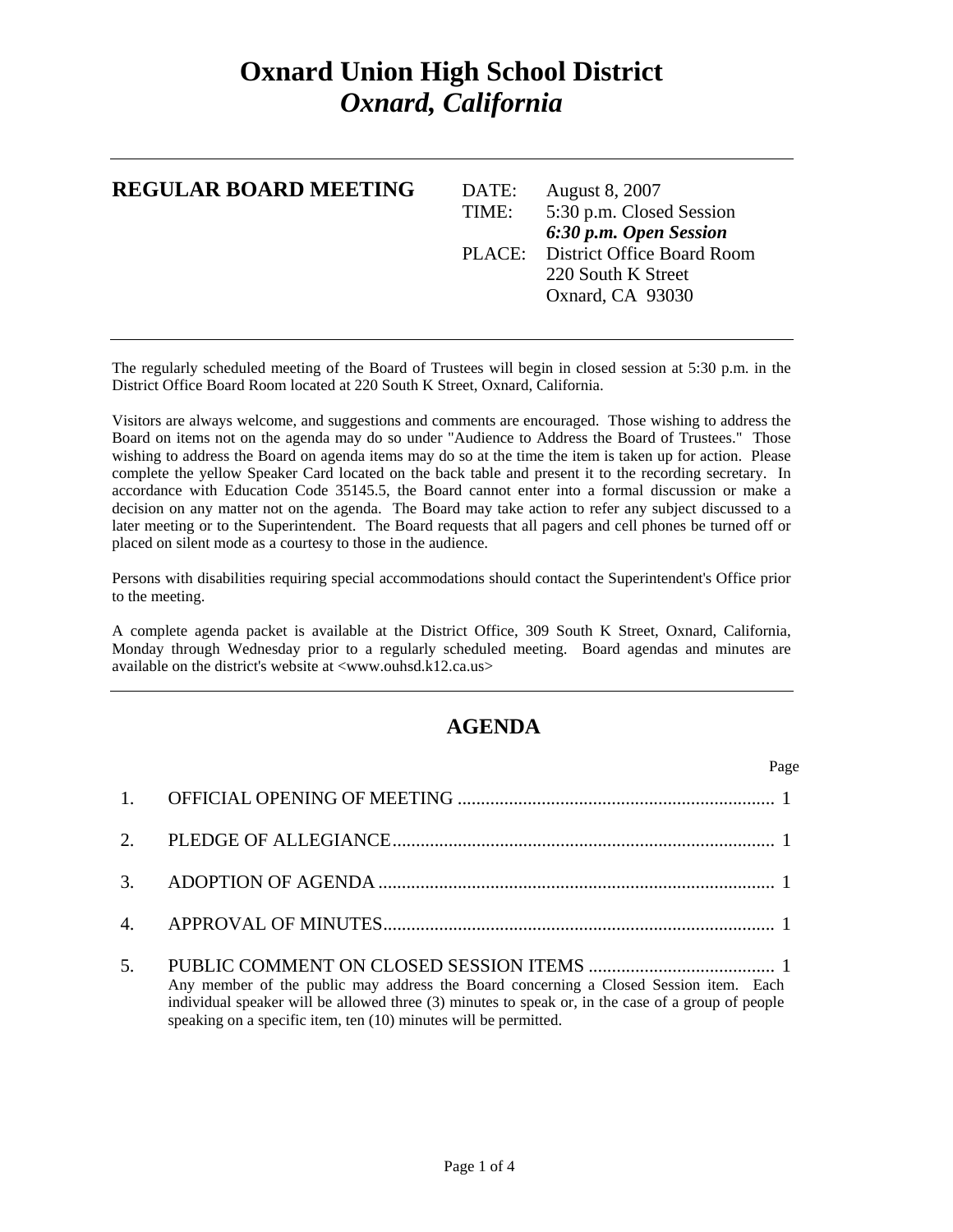|     | <b>Board Meeting Agenda</b><br>August 8, 2007 |                                                                                                                                                                                                                                                                                                                                                                                                                                                                                                                                                                                                                     | Page |
|-----|-----------------------------------------------|---------------------------------------------------------------------------------------------------------------------------------------------------------------------------------------------------------------------------------------------------------------------------------------------------------------------------------------------------------------------------------------------------------------------------------------------------------------------------------------------------------------------------------------------------------------------------------------------------------------------|------|
| 6.  |                                               | <b>CLOSED SESSION</b><br>During this time, the Board may adjourn to Closed Session to discus confidential material relating<br>to the items listed below.                                                                                                                                                                                                                                                                                                                                                                                                                                                           |      |
|     | A.                                            |                                                                                                                                                                                                                                                                                                                                                                                                                                                                                                                                                                                                                     |      |
|     | <b>B.</b>                                     | Conference with Legal Counsel – Anticipated Litigation<br>[Government Code §54956.9(b)]<br>B.1                                                                                                                                                                                                                                                                                                                                                                                                                                                                                                                      |      |
|     |                                               |                                                                                                                                                                                                                                                                                                                                                                                                                                                                                                                                                                                                                     |      |
| 7.  |                                               | $(6:30 p.m. - Time Approximate)$                                                                                                                                                                                                                                                                                                                                                                                                                                                                                                                                                                                    |      |
| 8.  |                                               | Those persons wishing to address the Board may do so at this time by completing a yellow Speaker<br>Card, located on the back table, and presenting it to the recording secretary. Please address your<br>comments to the Board President. Individual presentations are limited to three (3) minutes each, or in<br>the case of a group of people speaking on a specific items, ten (10) minutes will be permitted. Please<br>refer to the complete text of Oxnard Union High School District Board Policy 910: Procedures for<br>Communicating with the Board of Trustees, located in the front of the Board book. |      |
| 9.  |                                               |                                                                                                                                                                                                                                                                                                                                                                                                                                                                                                                                                                                                                     |      |
|     | A.<br><b>B.</b>                               | Consideration of Approval to Name School Facilities<br>Name the Rio Mesa High School Swimming Pool:<br>Ed Phillips Rio Mesa Community Aquatics Center<br>Name the Pacifica High School Performing Arts Center:<br>Robert Q. Valles Center for Performing Arts<br>General District Acknowledgements/Updates: Superintendent Jody Dunlap                                                                                                                                                                                                                                                                              |      |
|     |                                               |                                                                                                                                                                                                                                                                                                                                                                                                                                                                                                                                                                                                                     |      |
| 10. | A.<br><b>B.</b><br>C.<br>D.                   | Consideration of Approval of Salary Increase for Irrigation Specialist  3<br>Consideration of Approval of Williams Quarterly Report of<br>Administrative Regulations 1312.4(a) - Williams Uniform                                                                                                                                                                                                                                                                                                                                                                                                                   | 2    |
|     | E.                                            | Consideration of Adoption of Teacher Recruitment and Retention                                                                                                                                                                                                                                                                                                                                                                                                                                                                                                                                                      |      |
|     | F.                                            | Consideration of Approval of Agreement with Pleasant                                                                                                                                                                                                                                                                                                                                                                                                                                                                                                                                                                |      |
|     | G.                                            | Consideration of Approval of Agreement between Planware                                                                                                                                                                                                                                                                                                                                                                                                                                                                                                                                                             |      |
|     |                                               |                                                                                                                                                                                                                                                                                                                                                                                                                                                                                                                                                                                                                     |      |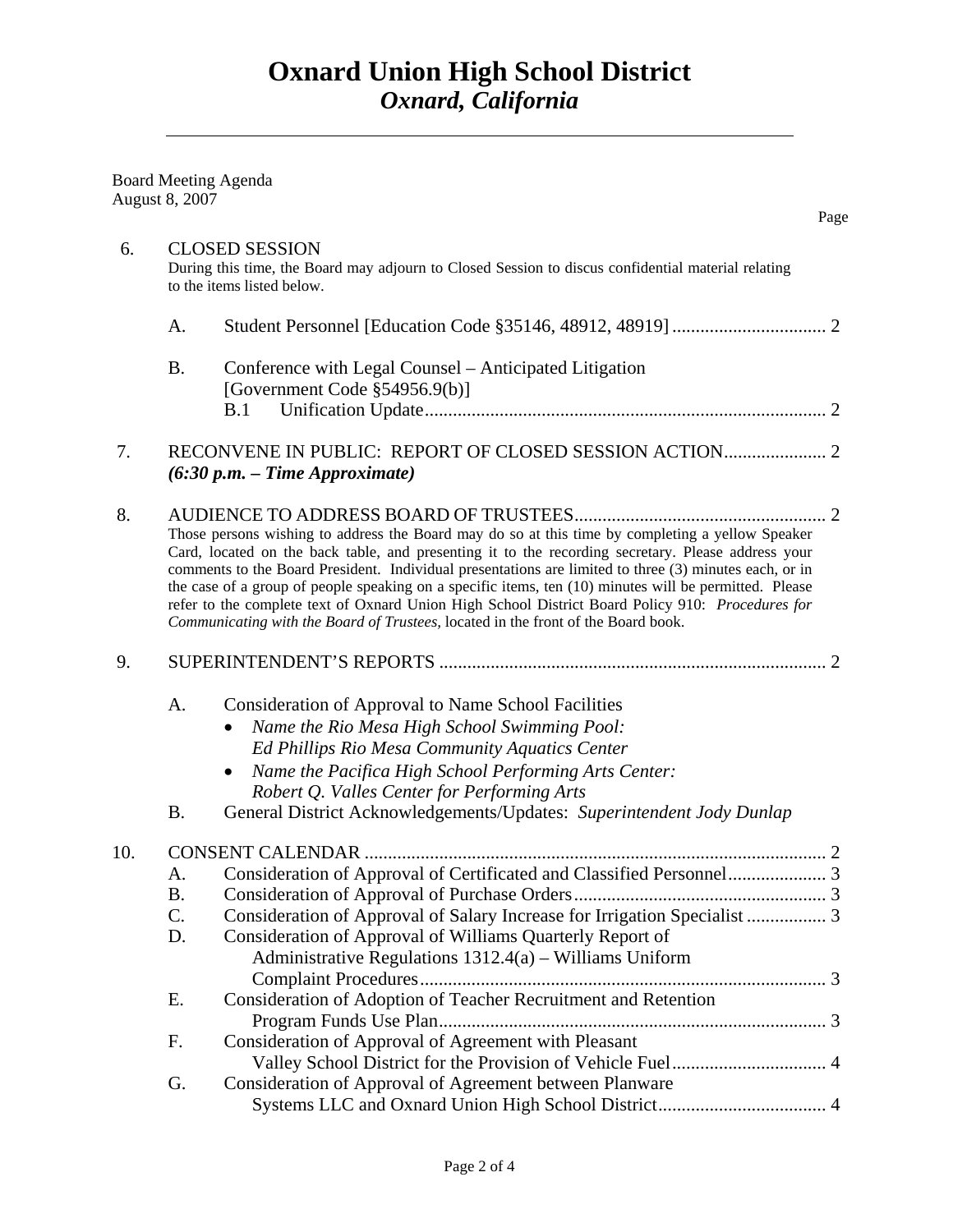Board Meeting Agenda August 8, 2007 Page **Page** 

11.

|     | H. | Consideration of Approval Agreement between Oxnard Union High School<br>District and Zeller Electric Corporation for the Pool Lighting at Oxnard                                                                                                                                                                                             |  |
|-----|----|----------------------------------------------------------------------------------------------------------------------------------------------------------------------------------------------------------------------------------------------------------------------------------------------------------------------------------------------|--|
|     |    |                                                                                                                                                                                                                                                                                                                                              |  |
|     | Ι. | Consideration of Approval of Developer Fees Revenue and Expenditures                                                                                                                                                                                                                                                                         |  |
|     | J. | Consideration of Approval of California Department of Education's Local<br>Agreement for Child Care Resource Program in Support of Child Care<br>and Development Programs and California School Age Families<br>Education (Cal-SAFE) and Adoption of Resolution No. 07-35<br>Authorizing Designated Personnel to Sign Contract Documents for |  |
|     | K. | Consideration of Approval to Enter Into a Master Lease With Ricoh<br>Business Solutions, Inc. Utilizing the US Communities Bid BW                                                                                                                                                                                                            |  |
|     | L. |                                                                                                                                                                                                                                                                                                                                              |  |
|     | M. | Consideration of Approval to Purchase Dell Computers and<br>Peripherals, Utilizing Western States Contracting Alliance Master<br>Agreement for Dell Marketing L.P. Number A63307 Extended                                                                                                                                                    |  |
|     | N. | Consideration of Approval of Memorandum of Understanding<br>between Ventura County Office of Education (VCOE) and<br>Oxnard Union High School District to Participate in a Consortium<br>of Ventura County School Districts and the VCOE to Provide a                                                                                        |  |
|     | O. | Consideration of Easement Agreement (Sewer) between the Roman<br>Catholic Archbishop of Los Angeles, a Corporation Sole, on<br>Behalf of Santa Clara Parish (the "Parish") and the Oxnard Union<br>High School District for the Use of a Portion of the Parish                                                                               |  |
|     | P. | Consideration of Approval of Carry Forward 2006-2007 School Site                                                                                                                                                                                                                                                                             |  |
|     | Q. | Consideration of Approval of Agreement with School Innovations and                                                                                                                                                                                                                                                                           |  |
|     | R. |                                                                                                                                                                                                                                                                                                                                              |  |
|     | S. |                                                                                                                                                                                                                                                                                                                                              |  |
| 11. |    | <b>ACTION ITEMS</b>                                                                                                                                                                                                                                                                                                                          |  |
|     | А. | Consideration of Approval of Modification of Work Days for the Director                                                                                                                                                                                                                                                                      |  |
|     |    |                                                                                                                                                                                                                                                                                                                                              |  |